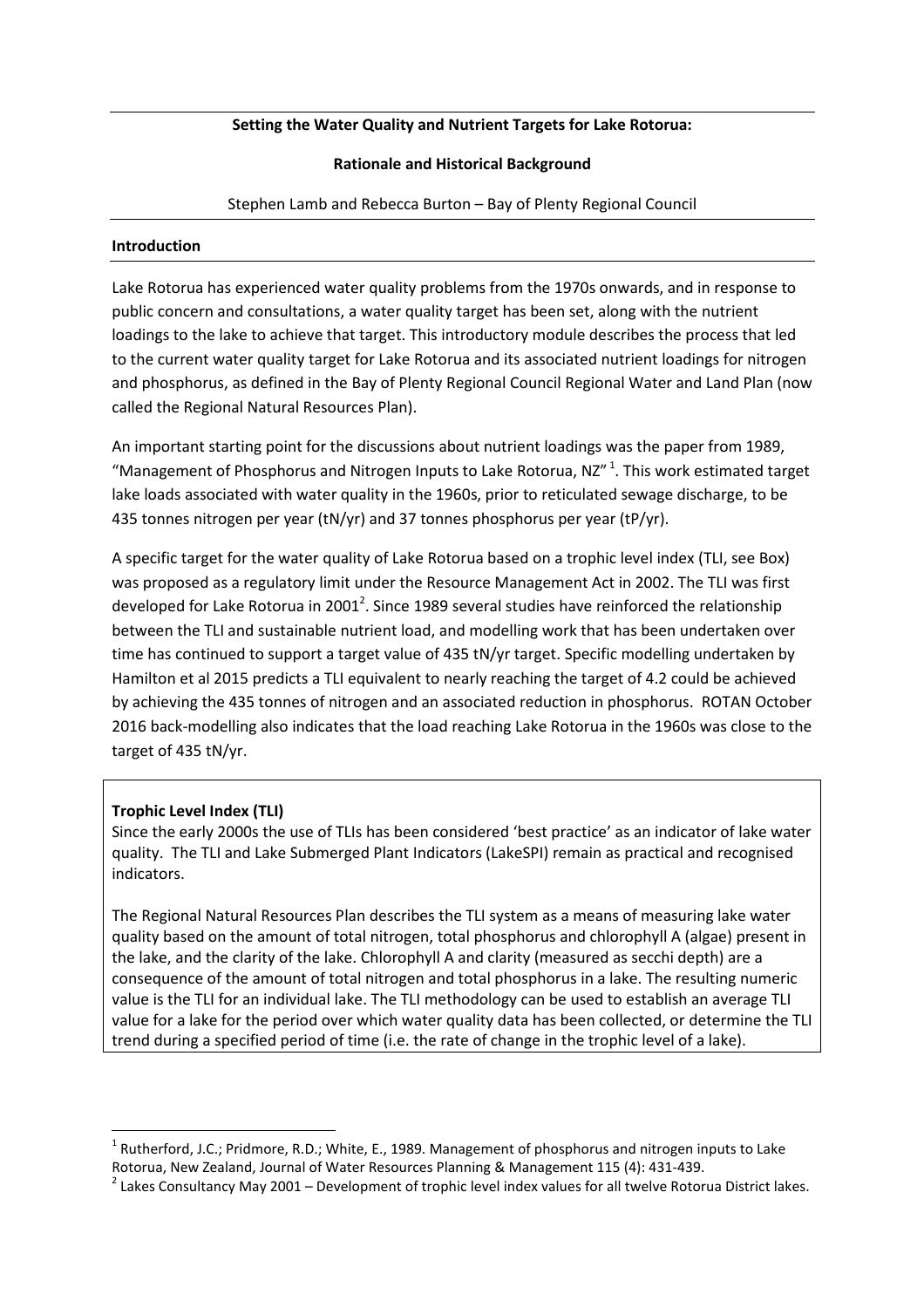The TLI index is an approach that was developed internationally, but with fine-tuning to make it more appropriate to New Zealand conditions (Burns, Rutherford & Clayton, 1999<sup>3</sup>). For a detailed explanation of the TLI methodology refer to 'Protocol for Monitoring New Zealand Lakes and Reservoirs' (Burns, 2000)<sup>4</sup>.

The Trophic Level Indices (TLIs) for the Rotorua Lakes were developed through public consultation exercises and were based on scientific evidence. TLIs represent community objectives for the water quality of the relevant lakes.

Plan Change 10 was based on there being no evidence from the science or modelling work to indicate that the 435 tN/yr target was inappropriate and modelling indicating that the TLI will be close to 4.2 if the nitrogen reductions (to the sustainable lake load) along with associated phosphorus reductions are achieved.

For Lake Rotorua, phosphorus has been approached differently to the regulatory pathway for nitrogen. This is due to the less robust understanding historically of the contaminant loads and the different pathways by which phosphorus moves to the lake. Specifically at the time that the Regional Policy Statement was proposed in 2010 there was a much more limited understanding of phosphorus loads reaching the lake and this could not support a regulatory target being introduced at that time.

### **Lake Rotorua's TLI**

 $\overline{a}$ 

The water quality in Lake Rotorua had historically experienced a steady deterioration since the 1960s. This has been associated with land use change (particularly pastoral and intensification of pastoral) and an increased decline from 1976 associated with increased city sewage treatment discharge. The decline caused widespread public concern. Studies and communities suggested restoring lake conditions to the level prior to sewage treatment discharge, which is similar to the level in the 1960s<sup>5</sup>. The target trophic level that corresponded to the sustainable nitrogen load was confirmed in a paper *Lake Rotorua Nutrient Load Targets<sup>6</sup>* and further confirmed in a subsequent paper *Nutrient load targets for Lake Rotorua - a revisit<sup>7</sup>* .

Target nitrogen and phosphorus levels depend on the lake water quality selected. For Lake Rotorua, public support was for water quality to approximate what prevailed in the 1960s. In particular this related to the water quality prior to reticulated sewage discharge into the lake. FORLD report No.14 references the findings of the Lake Rotorua Scientific Coordinating Committee's 1978 report: *"If the* 

<sup>4</sup> Burns, 2000 "Protocol for Monitoring New Zealand Lakes and Reservoirs", Ministry for the Environment.

 $3$  Burns, Rutherford & Clayton, 1999 "A monitoring and classification system for New Zealand lakes and reservoirs", Journal of Lakes and Reservoir Management 15.

<sup>&</sup>lt;sup>5</sup> When the Rotorua city sewage discharge was moved to land disposal, water quality expectations for the lake were stated in documents associated with the consent. That target was for Lake Rotorua's water quality to be similar to its 1960s' water quality.

<sup>6</sup> Rutherford, K., 2003, "Lake Rotorua Nutrient Load Targets", NIWA Client Report: HAM2003-155, October 2003.

<sup>&</sup>lt;sup>7</sup> Rutherford, K., 2008, "Nutrient load targets for Lake Rotorua - a revisit", NIWA Client Report HAM2008-080, May 2008.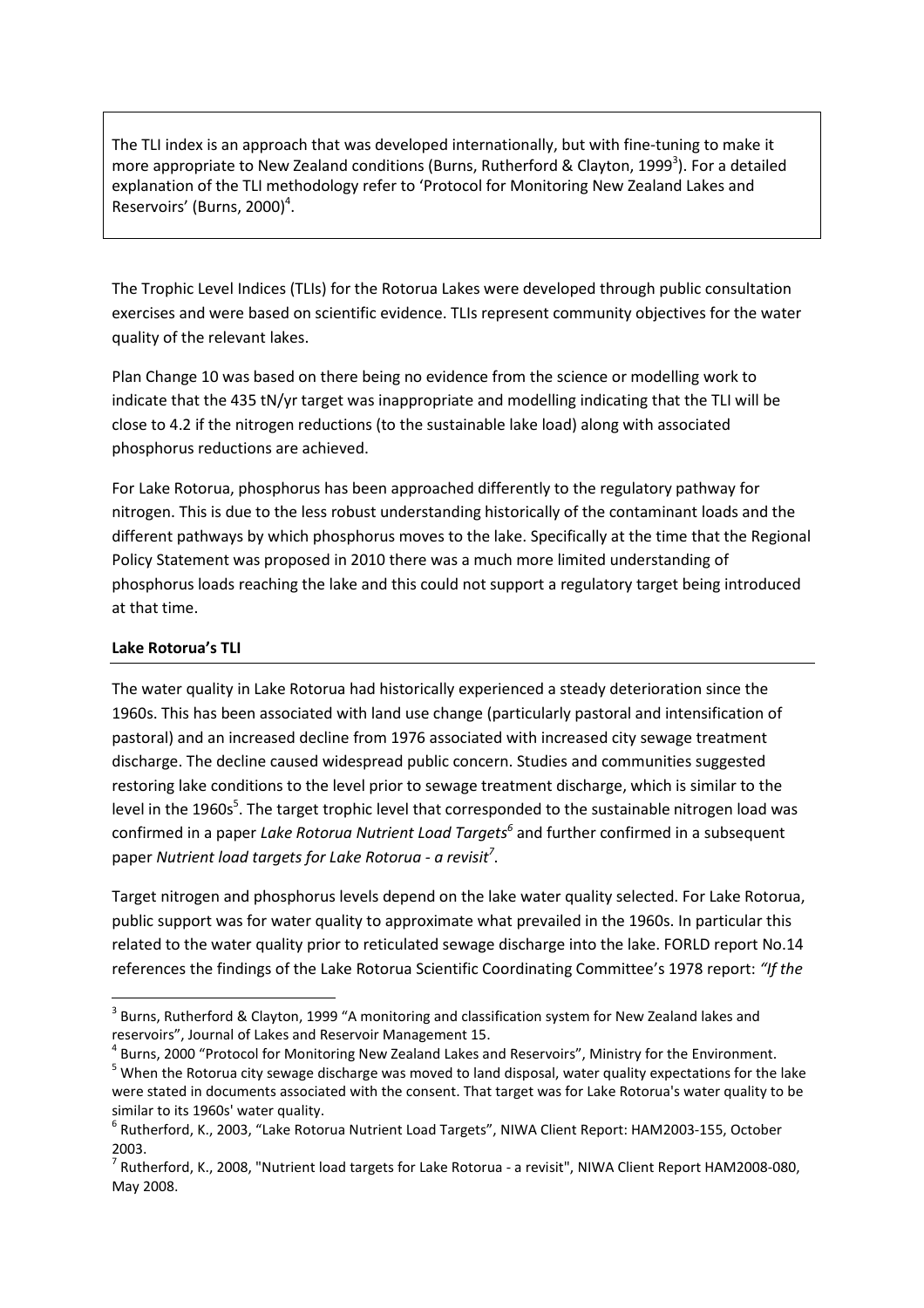*sewage effluent from the Rotorua Treatment Plant is diverted from Lake Rotorua, what improvements will be made to the quality of the water in Lake Rotorua, and how may these improvements be best measured by the Commission or recognised by the public? The committee concluded "that the effect of diverting sewage effluent from Lake Rotorua, provided it is accompanied by the appropriate catchment control measures, would tend to maintain the condition of the lake water quality as it was in the late 1960s and early 1970s. This effect would maintain biological activity where diatoms and green algae are likely to be the dominant algal (sic) and blue green algae are less likely to proliferate. Any changes could be slow and hard to recognise by the public in the short term."* Numerical indicators of water quality were sparse or absent prior to the 1970s so a number of approaches have been used to derive numerical values for this time.

For a number of the Rotorua lakes 1994 was used as the basis for the TLI<sup>8</sup>. This concept was partly based on a 1993 report<sup>9</sup> identifying key sources of nutrients input to 14 lakes in Rotorua. In three cases (Lake Rotoiti, Rerewhakaaitu and Tarawera) these were then adjusted to recognise specific circumstances (such as the influence of Lake Rotorua on Lake Rotoiti). There are three lakes which were not set at a 1994 TLI level: Lake Ōkaro, Rotorua and Rotoehu.

The TLI of 4.2 for Lake Rotorua was consulted on through the period 2000 to 2003. This included a consultation period in late 2001 on a draft Regional Water and Land Plan (containing the TLI for Lake Rotorua) and the formal consultation process on the Proposed Regional Water and Land Plan – notified in February 2002. Following this RMA Schedule 1 submissions process, the notified Plan was subject to the Resource Management Act Hearings and Environment Court appeal processes. No changes were made to Objective 11 and Policy 21(a) that reference the TLI of 4.2 through the appeal process $^{10}$ .

# **Lake Rotorua's 435 TN/yr Sustainable Lake Load**

 $\overline{a}$ 

As noted above, the 1989 "Management of Phosphorus and Nitrogen Inputs to Lake Rotorua, NZ" paper is an important starting point to understand the origin of the 435 Tonnes Nitrogen per year (TN/yr) sustainable lake load. Since this point the sustainable lake load and its relationship to the TLI of 4.2 have been tested a number of times and they remain in place. A range of scientific studies have also been conducted that contribute to the understanding of the sustainable load/TLI relationship:

> • In 2003 a study evaluated the sources of nutrients from land use in comparison to 1989 (Rutherford, K., 2003 $^{11}$ ). This was confirmed in a subsequent paper -Rutherford, K., 2008 $^{12}$ .

 $^8$  Burns, N., 2001, "Trophic Level Index Baselines and Trends for 12 Rotorua District Lakes, 1990 to 2000", Lakes Consulting, prepared for Bay of Plenty Regional Council.

<sup>&</sup>lt;sup>9</sup> Sigma Consultants, NIWA, Bioresearches Ltd and NZFRI, June 1993, "Report on Rural land Use Practices in the Rotorua District". Report prepared for Rotorua District Council.

 $10$  Amendments were made to other parts of the RWLP policy suite – such as to the "nutrient capping" Rules 11 to 11F which were made operative in November 2005.

<sup>&</sup>lt;sup>11</sup> Rutherford, K., 2003, "Lake Rotorua Nutrient Load Targets", NIWA Client Report: HAM2003-155, October 2003. - pp. 58.

<sup>&</sup>lt;sup>12</sup> Rutherford, K., 2008, "Nutrient load targets for Lake Rotorua - a revisit", NIWA Client Report HAM2008-080, May 2008.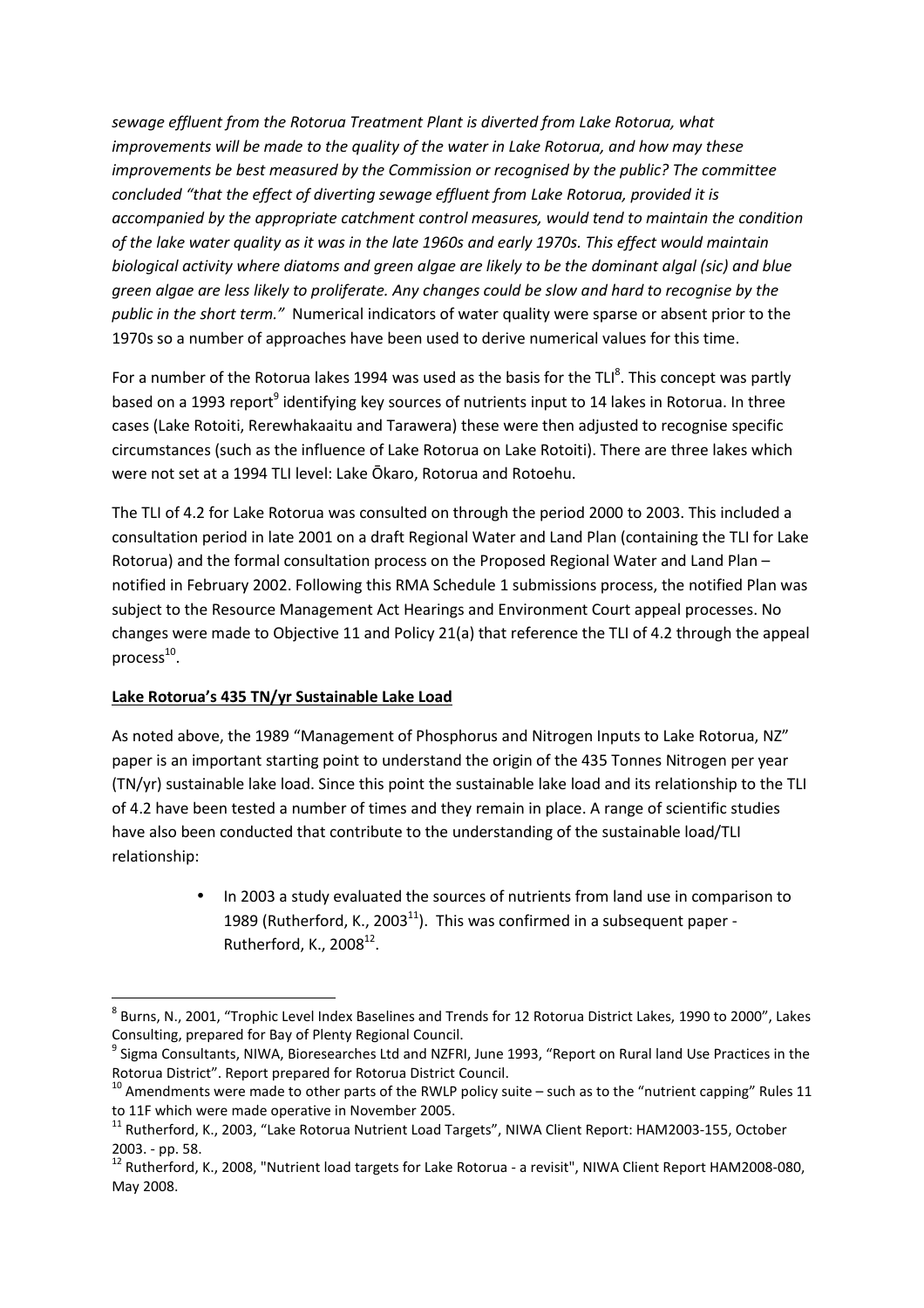- Independent modelling undertaken by the University of Waikato was used to ascertain what TLI would result from a range of nutrient interventions, including achieving the 435 t N target. A TLI close to 4.2 was modelled to be reached at that load (Hamilton et al,  $2012^{13}$ ).
- Back calculation of the 1960s nutrient loads modelled in ROTAN 2011 and 2016 for the 1960s also supports that the annual nitrogen load over that period was in the region of 435 tN.

During 2009 to 2011 NIWA calibrated and tested the ROTAN model in the Lake Rotorua catchment (using OVERSEER® version 5.4.2) and calculated the reductions in nitrogen loss to meet the target nitrogen lake load through scenario testing  $-$  via back casting<sup>14</sup>. Recalibration of ROTAN using OVERSEER® version 6.2.0, together with revised groundwater boundaries and stream monitoring data was undertaken in 2016<sup>15</sup>. This was to test the steady state<sup>16</sup> and the implementation effects of PPC10. The study confirmed that the results were not statistically different from those observed in the 2011 study for the steady state and the impacts of PC10 in reaching the sustainable lake load (Statement of Evidence of Dr Rutherford PPC10 Hearing 2016).

Although some research is suggesting that the 435 tN/yr value may itself need to be refined (potentially downward<sup>17</sup>) this is not a current consideration for Council.

# **The TLI and 435 TN in RMA planning processes**

 $\overline{a}$ 

The TLIs in Objective 11 in the Operative Regional Water and Land Plan represent the targets agreed through the Resource Management Act plan preparation process between 2001 and 2008 – including the formal public submission process on the Draft Regional Water and Land Plan during 2000/01 and on the Proposed Regional Water and Land Plan during 2002/2003.

In 2001, the Council released an integrated Regional Water and Land Plan as a draft which included a Natural State (lake) water quality class, including water temperature and the Trophic Level Index that applied to the Rotorua lakes. The target Trophic Level Indices (TLIs) were recommended as an Objective in the draft Proposed Regional Water and Land Plan with Lake Rotorua's set at 4.2.

After a consultation period in late 2001, the Council then notified a Proposed Regional Water and Land Plan in February 2002. The TLI levels for the 12 lakes were set out in the Proposed Plan as Objective 11:

<sup>&</sup>lt;sup>13</sup> Hamilton D. et al, 2012, "Predicting the effects of nutrient loads, management regimes and climate change on water quality of Lake Rotorua". ERI report: 005. Prepared for Bay of Plenty Regional Council.

<sup>&</sup>lt;sup>14</sup> Rutherford, J.C.; Palliser, C.C.; Wadhwa, S., 2011, "Prediction of nitrogen loads to Lake Rotorua using the ROTAN model", NIWA Client Report HAM2010-134. Hamilton.

<sup>&</sup>lt;sup>15</sup> Rutherford, J.C., MacCormick, A., 2016, "Predicting nitrogen inputs to Lake Rotorua using ROTAN-Annual", NIWA Consultancy Report 2016102HN. Project BOP16201. October 2016.

<sup>&</sup>lt;sup>16</sup> The Lake Rotorua steady state nitrogen load is interpreted as the eventual equilibrium nitrogen load to the lake with current land uses and nitrogen loss rates maintained in perpetuity.

<sup>&</sup>lt;sup>17</sup> Rutherford, J.C., MacCormick, A., 2016, (pages 7 and 40) and Hamilton et al. (2013). "Effects of Climate Change on New Zealand Lakes", (page 359).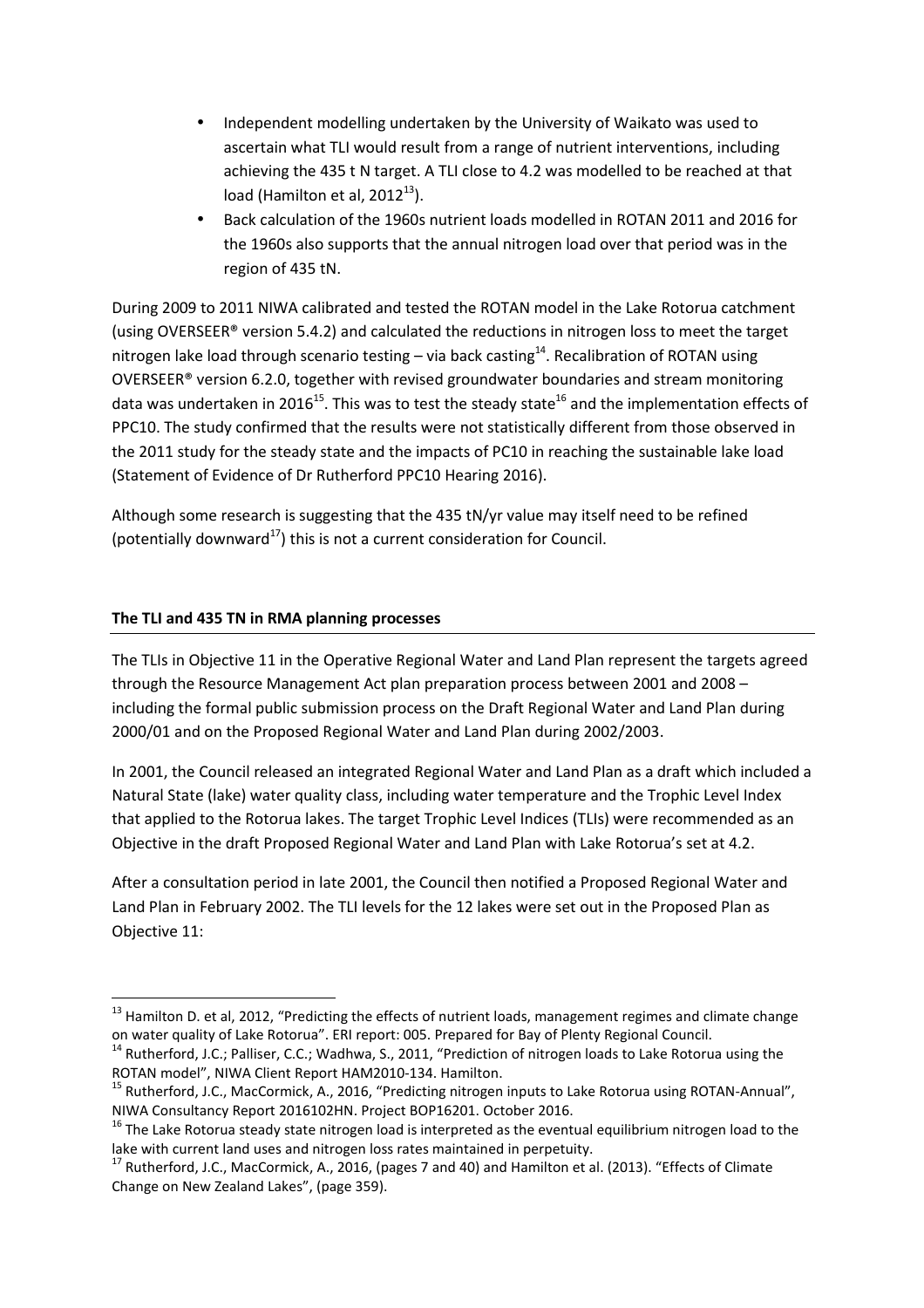*The water quality in the Rotorua lakes is maintained or improved to meet the following Trophic Level Indices:* 

*(j) Lake Rotorua – 4.2*

The Council consulted with the public on the notified Proposed Plan following the process set out in the Resource Management Act.

The Proposed Regional Water and Land Plan based the Objective 11 TLIs for most lakes on the 1994 water quality monitoring levels. This was because for a number of these lakes monitoring had shown a step change in water quality during the early 1990s due to the effect of catchment land use. However the decline in water quality for Lake Rotorua had taken place earlier than the 1990s, as already explained earlier in this report.

For Lake Rotorua the explanation provided in Objective 11 of the Regional Water and Land Plan is as follows:

| Lake TLI in<br><b>Objective 11</b> | <b>Explanation in the</b><br><b>Regional Water and Land Plan</b>                                                                                                |
|------------------------------------|-----------------------------------------------------------------------------------------------------------------------------------------------------------------|
| Lake Rotorua                       | Level set in relation to the removal of sewage from the lake. When the Rotorua                                                                                  |
| 4.2                                | city sewage discharge was moved to land disposal, water quality expectations<br>for the lake were stated in documents associated with the consent <sup>18</sup> |

Over time, the science and modelling has refined some of the component parts, however the core elements remain unchanged. For example, at the time of the Proposed Regional Policy Statement (RPS) the steady state for the lake was modelled at 746 tN $^{19}$  (RPS Policy WL 6B). This aligns closely with the ROTAN 2011 and 2016 results where the modelled bands straddle 755 tN. The 435 tN/yr sustainable lake load was included in the Proposed RPS notified on 9 November 2010. The 435 tN/yr nitrogen limit for Lake Rotorua was subject to submissions and appeal however it remained unchanged through these processes.

The RPS became operative on 01 October 2014 and must be given effect to in regional plans. In the Operative RPS Policy WL 3B and Policy WL 6B specifically reference the 435 tN/yr as the amount of nitrogen entering Lake Rotorua that is not to be exceeded. Policy WL 6B establishes the timeframes to achieve the required reduction<sup>20</sup>.

# **Phosphorus**

l

<sup>&</sup>lt;sup>18</sup> When the Rotorua city sewage discharge was moved to land disposal, water quality expectations for the lake were stated in documents associated with the consent. That target was for Lake Rotorua's water quality to be similar to its 1960s' water quality.

<sup>&</sup>lt;sup>19</sup> Morgenstern, U., Gordon, D., 2006, Prediction of Future Nitrogen Loading to Lake Rotorua. GNS Science Consultancy Report 2006/10.

<sup>&</sup>lt;sup>20</sup> The timeframes were generated through resolving appeals to the Proposed RPS. The agreement is known as the Oturoa Agreement.